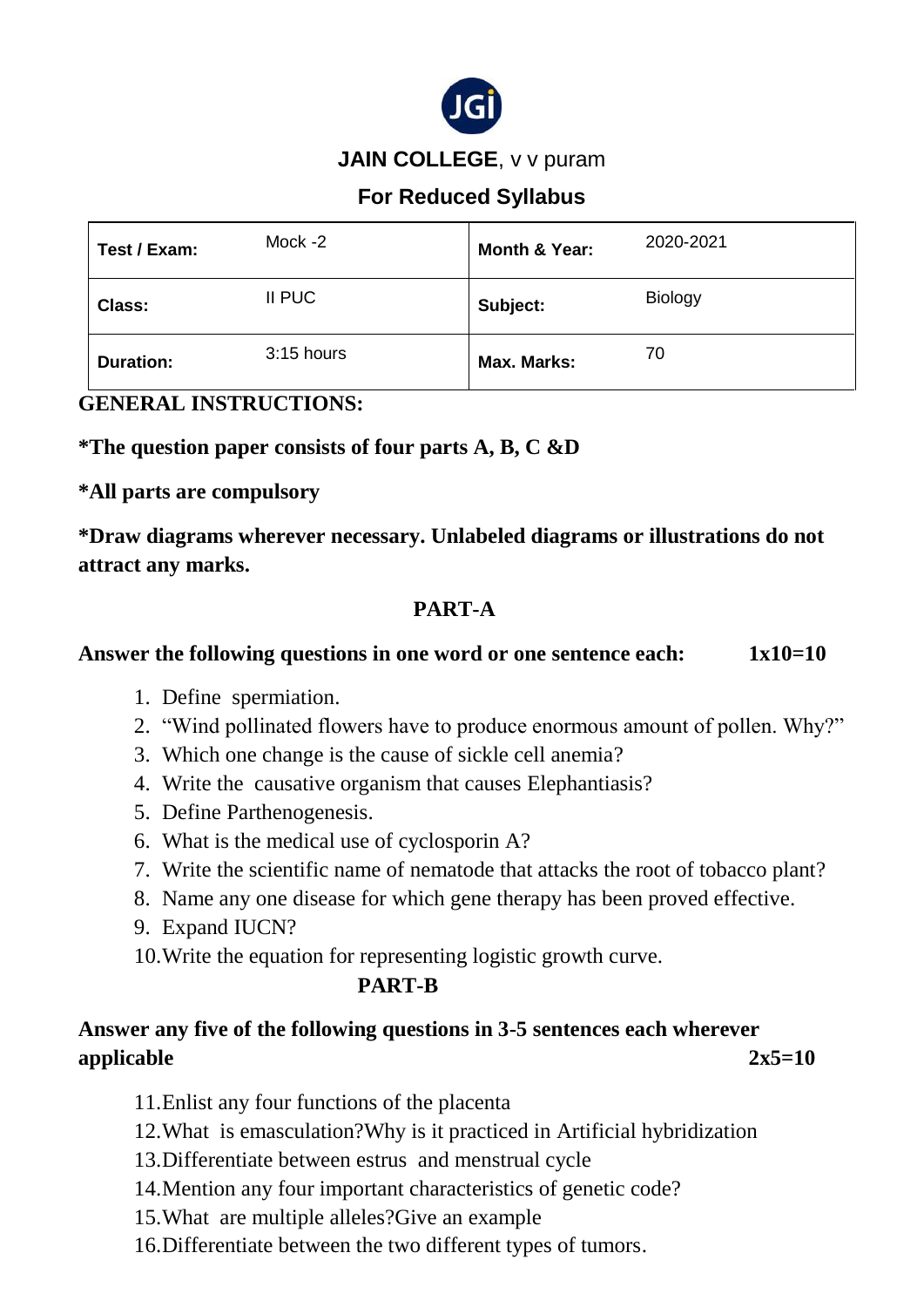#### Page **2** of **3**

17.What are selectable markers? What is their use in genetic engineering.

18.What are sacred grooves?What is their role in conservation.

### **PART-C**

#### **Answer any five of the following questions in 100-150 words each: 3x5=15**

- 19.With the help of a neat labelled diagram of the structure of an antibody molecule.
- 20.Draw a neat labelled diagram of structure of pollen grains and explain
- 21.Write one function for each i) LH ii) FSH iii) Progesterone.
- 22.What is MTP? When is it advised and is it legally banned in our country?
- 23.Diagrammatically represents PBR 322?
- 24.Mention the important tools required for genetic engineering technology?
- 25.A tRNA is charged with amino acid methionine.
	- a) Give the anticodon of this trauma?
	- b) What is the mRNA coding for methionine?
	- c)Name the enzyme responsible for this binding
- 26.Give the scientific name of the source plant for coca alkaloid. Mention its effects on body

# **PART ---D SECTION –I**

# **Answer any four of the following questions in 200-300 words each wherever applicable: 5x4=20**

- 27.Draw a neat labelled diagram of structure (T.S) of microsporangium
- 28.Explain dihybrid cross with a schematic representation using punnet square.
- 29.Draw a neat labelled diagram of the female reproductive system.
- 30.Define replication? Describe semiconservative mode of DNA replication with the help of a neat labelled diagram.
- 31.Sketch the diagrammatic representation of replication of retrovirus inside an animal cell and describe briefly.
- 32.Draw a neat labelled diagram of stirred tank bioreactor.

# **SECTION---II**

# **Answer any three of the following questions in 200-250 words each: 5x3=15**

- 33.Describe the various outbreeding devices in plants.
- 34.What is infertility? Explain the methods to assist infertile couples to have children?
- 35.Describe the role of microbes as biofertilizers.
- 36.What are abiotic factors? Describe the role of any four abiotic factors in a given habitat?